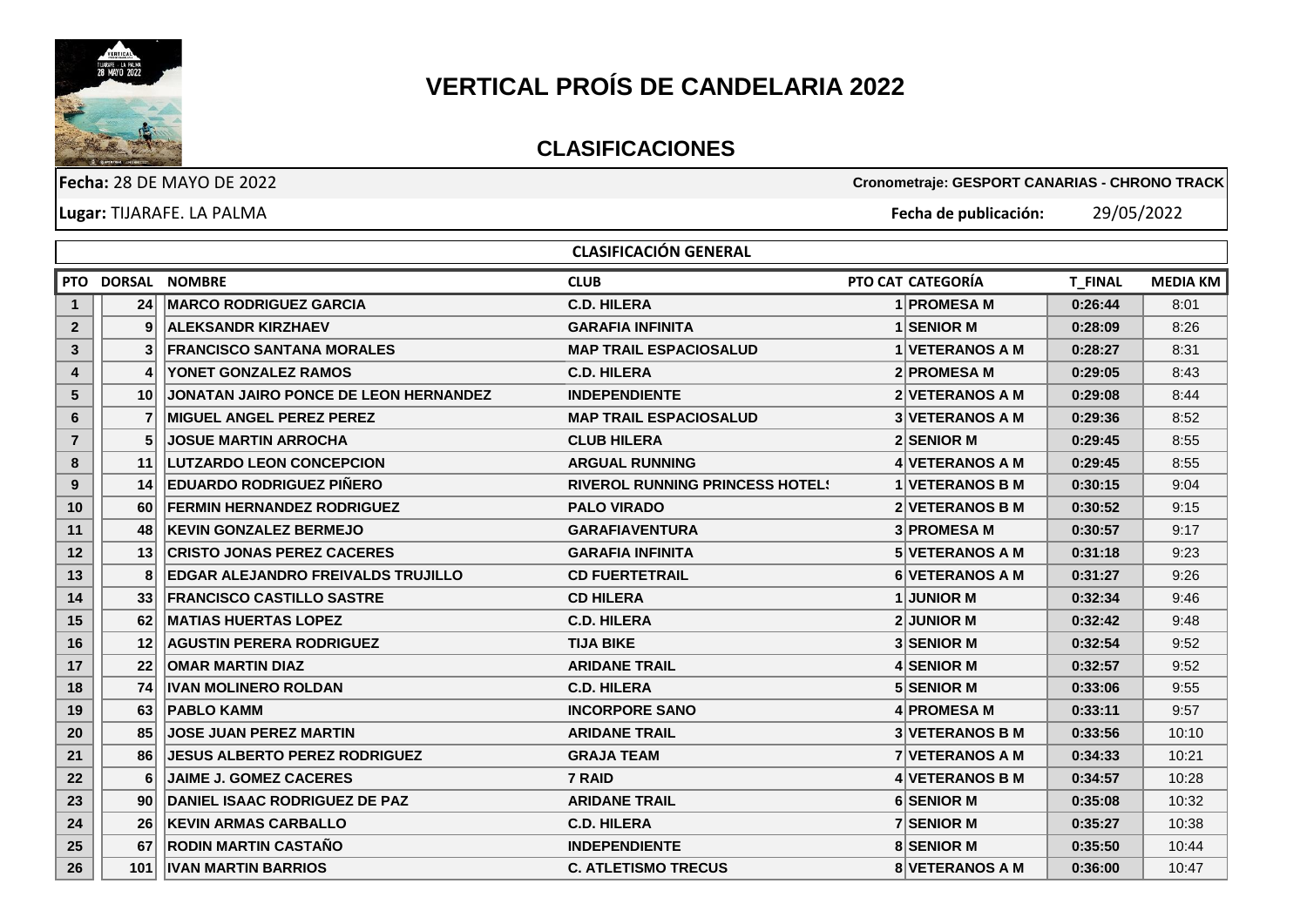| 27 | 821              | <b>SAUL PEREZ HERNANDEZ</b>            | <b>INDEPENDIENTE</b>            | 9 SENIOR M              | 0:36:07 | 10:49 |
|----|------------------|----------------------------------------|---------------------------------|-------------------------|---------|-------|
| 28 | 16               | <b>NURIA MUÑOZ MALAGON</b>             | C. M. EL JABLE                  | 1 VETERANAS A F         | 0:36:12 | 10:51 |
| 29 |                  | 57 FRANCISCO MANUEL HERNANDEZ PEREZ    | <b>CA BRIPASO</b>               | 1 MASTER M              | 0:36:17 | 10:52 |
| 30 | 651              | <b>IPEDRO ANTONIO MARTIN BRITO</b>     | <b>INDEPENDIENTE</b>            | <b>5 VETERANOS B M</b>  | 0:36:48 | 11:02 |
| 31 | 39               | <b>JESUS ALBERTO DELGADO RODRIGUEZ</b> | <b>C.D. HILERA</b>              | 9 VETERANOS A M         | 0:36:52 | 11:03 |
| 32 | 95 <sub>l</sub>  | <b>DANIEL SANCHEZ CASTAÑEDA</b>        | <b>INCORPORE SANO</b>           | <b>5 PROMESA M</b>      | 0:36:57 | 11:05 |
| 33 | 17               | <b>AURELIA PEREZ FRINZINE</b>          | <b>TRECUS LA PALMA</b>          | 1 VETERANAS B F         | 0:36:58 | 11:05 |
| 34 | 25 <sub>1</sub>  | IMIGUEL ACOSTA MORIN                   | <b>PALIBA</b>                   | <b>10 VETERANOS A M</b> | 0:37:33 | 11:15 |
| 35 | 211              | <b>YENNFER CAMACHO TOLEDO</b>          | <b>GARAFIAVENTURA</b>           | 1 PROMESA F             | 0:37:52 | 11:21 |
| 36 | 32 <sup>1</sup>  | <b>IRAYCO CACERES PEREZ</b>            | <b>CD MB TRAJOCADE RUNNING</b>  | <b>10 SENIOR M</b>      | 0:38:13 | 11:27 |
| 37 | 981              | <b>ROBERTO TALAVERA NARANJO</b>        | <b>VEREDAS A TAURO</b>          | 11 VETERANOS A M        | 0:39:00 | 11:41 |
| 38 | 191              | <b>PILI FEBLES</b>                     | <b>INCORPORE SANO</b>           | 2 VETERANAS B F         | 0:39:12 | 11:45 |
| 39 | 38               | <b>JOSE ANTONIO DELGADO RODRIGUEZ</b>  | <b>C.D. HILERA</b>              | <b>12 VETERANOS A M</b> | 0:39:32 | 11:51 |
| 40 | 99 <sub>1</sub>  | <b>ALEXIS TAPIA VERA</b>               | <b>INCORPORE SANO</b>           | 6 PROMESA M             | 0:39:40 | 11:53 |
| 41 |                  | 107 ELISABETH DINTER                   | <b>INDEPENDIENTE</b>            | <b>2 VETERANAS A F</b>  | 0:40:06 | 12:01 |
| 42 | 52 <sub>1</sub>  | <b>IJOSE ALEXIS HERNANDEZ ALONSO</b>   | <b>FUENKATRAIL</b>              | 6 VETERANOS B M         | 0:40:40 | 12:11 |
| 43 | 40               | <b>ALEJANDRO DIAZ CAMACHO</b>          | <b>INDEPENDIENTE</b>            | 11 SENIOR M             | 0:40:43 | 12:12 |
| 44 | 117 <sup>1</sup> | <b>PAULA TERESA MONTES REINHARDT</b>   | <b>VEREDAS ATAURO</b>           | 1 SENIOR F              | 0:40:55 | 12:16 |
| 45 | 35 <sup>1</sup>  | <b>JOSE MIGUEL CORRALES MELILLO</b>    | <b>ARIDANE TRAIL</b>            | <b>7 PROMESA M</b>      | 0:40:58 | 12:16 |
| 46 | 23 <sup>1</sup>  | <b>JOSE MANUEL ABREU PEREZ</b>         | <b>CABRA TRAIL</b>              | <b>13 VETERANOS A M</b> | 0:41:07 | 12:19 |
| 47 | 29               | <b>EDER BARRETO MARTIN</b>             | <b>INDEPENDIENTE</b>            | <b>3JUNIOR M</b>        | 0:41:25 | 12:25 |
| 48 | <b>66</b>        | <b>FRANCISCO JAVIER MARTIN CASTAÑO</b> | <b>ARIDANE TRAIL</b>            | <b>14 VETERANOS A M</b> | 0:41:38 | 12:29 |
| 49 | 64 I             | <b>IRENE MACHIN MARTIN</b>             | <b>RIQUEZA NATURAL</b>          | <b>15 VETERANOS A M</b> | 0:41:54 | 12:33 |
| 50 | 20 <sub>1</sub>  | <b>MARIA DEL MAR CAMARERO PINTO</b>    | <b>MAP TRAIL ESPACIOSALUD</b>   | <b>3 VETERANAS A F</b>  | 0:42:17 | 12:40 |
| 51 | 59 <sub>l</sub>  | <b>DANIEL HERNANDEZ RODRIGUEZ</b>      | <b>ARIDANE TRAIL</b>            | <b>8 PROMESA M</b>      | 0:42:32 | 12:45 |
| 52 | 55               | <b>AITAMI HERNANDEZ HERNANDEZ</b>      |                                 | 4 JUNIOR M              | 0:42:40 | 12:47 |
| 53 | 36 <sup>1</sup>  | <b>PABLO DE PAZ PEREZ</b>              | <b>ARIDANE TRAIL</b>            | <b>5 JUNIOR M</b>       | 0:42:51 | 12:50 |
| 54 | 841              | <b>ANTONIO MIGUEL PEREZ MARTIN</b>     |                                 | <b>7 VETERANOS B M</b>  | 0:42:53 | 12:51 |
| 55 | 27 <sup>1</sup>  | <b>ANTONIO MANUEL ARROCHA NEGRIN</b>   | <b>TRECUS LA PALMA</b>          | <b>8IVETERANOS B M</b>  | 0:42:55 | 12:52 |
| 56 | 71               | <b>PEDRO JAVIER MARTIN PEREZ</b>       |                                 | 9 VETERANOS B M         | 0:42:57 | 12:52 |
| 57 | 31               | <b>RICHARD EDUARDO BRITO DURAN</b>     | <b>C.D. HILERA</b>              | 12 SENIOR M             | 0:43:20 | 12:59 |
| 58 | 53               | <b>JUAN JOSE HERNANDEZ BAREA</b>       | <b>INDEPENDIENTE</b>            | 16 VETERANOS A M        | 0:43:32 | 13:03 |
| 59 | 126              | <b>JUAN ENRIQUE LEAL RODRIGUEZ</b>     | <b>ARIDANE TRAIL</b>            | 10 VETERANOS B M        | 0:43:34 | 13:03 |
| 60 | 50 <sub>l</sub>  | <b>GEOVANNY HENRIQUEZ PEREZ</b>        | <b>CD TRAJOCADE MB CANARIAS</b> | 17 VETERANOS A M        | 0:43:37 | 13:04 |
| 61 | 76               | <b>JEANLUY PADRON GONZALEZ</b>         | <b>INCORPORE SANO</b>           | 6 JUNIOR M              | 0:43:49 | 13:08 |
| 62 | 112              | <b>ELENA LOPEZ HERNANDEZ</b>           | <b>C.D. HILERA</b>              | $2$ SENIOR F            | 0:43:51 | 13:08 |
| 63 | 116              | <b>MONTSERRAT MIR PORCEL</b>           | <b>C.D. ARIDANE TRAIL</b>       | 3 VETERANAS B F         | 0:44:45 | 13:24 |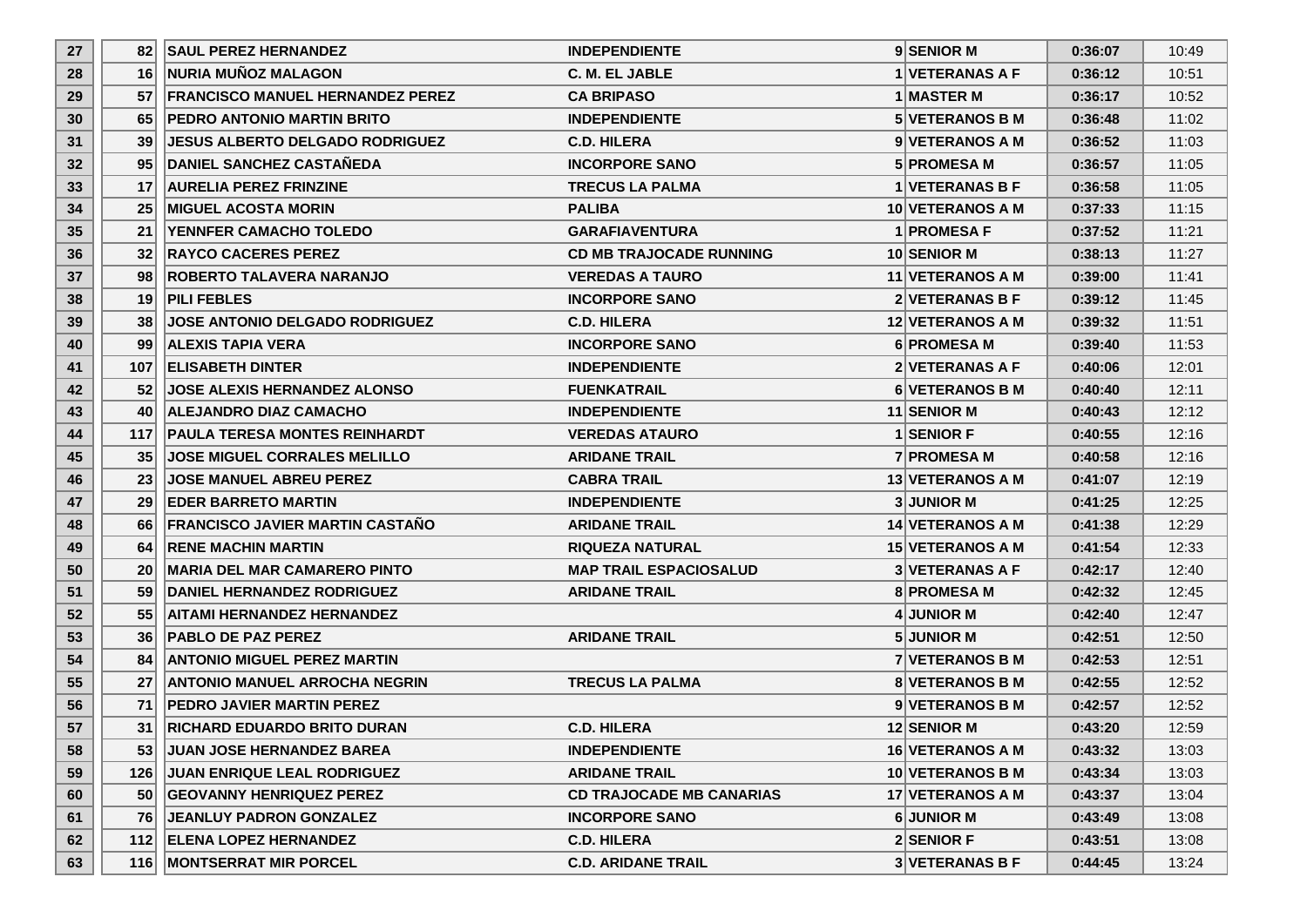| 64  | 47   | <b>ADELTO JESUS GOMEZ PEREZ</b>        | <b>INDEPENDIENTE</b>            | <b>11 VETERANOS B M</b> | 0:44:52 | 13:27 |
|-----|------|----------------------------------------|---------------------------------|-------------------------|---------|-------|
| 65  | 1291 | <b>ISEBASTIAN JOSE CACERES PEREZ</b>   | <b>INDEPENDIENTE</b>            | 2 MASTER M              | 0:44:54 | 13:27 |
| 66  | 961  | <b>GEORGE STANKA</b>                   | <b>INDEPENDIENTE</b>            | 18 VETERANOS A M        | 0:45:25 | 13:37 |
| 67  | 751  | <b>IELUNEY PADRON BARRERA</b>          | <b>INCORPORE SANO</b>           | 9 PROMESA M             | 0:45:29 | 13:38 |
| 68  | 45   | <b>CHRISTOPH JOACHIM FISCHER</b>       | <b>FE-CROTTENDORF</b>           | <b>3 MASTER M</b>       | 0:45:39 | 13:41 |
| 69  | 120  | <b>ILUZ MARINA PEREZ RODRIGUEZ</b>     |                                 | <b>1 MASTER F</b>       | 0:46:31 | 13:56 |
| 70  | 103  | KARINA FERRAZ DIAZ                     | <b>CAMINANTES EL ATAJO</b>      | 4 VETERANAS A F         | 0:47:00 | 14:05 |
| 71  | 87   | <b>IDOMINIK RIEHLE</b>                 | <b>INDEPENDIENTE</b>            | <b>19 VETERANOS A M</b> | 0:48:05 | 14:24 |
| 72  | 42   | <b>POLICARPO JAVIER DIAZ LUIS</b>      | <b>ARIDANE TRAIL</b>            | <b>20 VETERANOS A M</b> | 0:48:07 | 14:25 |
| 73  | 731  | <b>IGUSTAVO MEDINA LORENZO</b>         | <b>CD TRAJOCADE MB CANARIAS</b> | <b>13 SENIOR M</b>      | 0:48:14 | 14:27 |
| 74  | 91   | <b>ISAMUEL RODRIGUEZ DOMINGUEZ</b>     | <b>INDEPENDIENTE</b>            | 14 SENIOR M             | 0:48:22 | 14:29 |
| 75  | 34   | <b>JOSE CARLOS CONCEPCION</b>          | <b>SEGUIDORES BENHAORITAS</b>   | 12 VETERANOS B M        | 0:48:23 | 14:30 |
| 76  | 44   | <b>IMANUEL FERNANDEZ PEREZ</b>         | <b>CAMINANTES EL ATAJO</b>      | 4 MASTER M              | 0:48:34 | 14:33 |
| 77  | 721  | <b>INICOLAS MEDEROS MACHIN</b>         | <b>CD TRAJOCADE MB CANARIAS</b> | <b>13 VETERANOS B M</b> | 0:49:08 | 14:43 |
| 78  | 102  | <b>IMARIANA MORALES PADRON</b>         | IN CORPORE SANO                 | 2 PROMESA F             | 0:49:19 | 14:46 |
| 79  | 61   | <b>FREDERIC HORN</b>                   | <b>INDEPENDIENTE</b>            | <b>7 JUNIOR M</b>       | 0:49:47 | 14:55 |
| 80  | 28   | <b>JORGE BARRETO GONZALEZ</b>          |                                 | <b>8</b> JUNIOR M       | 0:50:45 | 15:12 |
| 81  | 70   | <b>IDAVID G. MARTIN MARTIN</b>         | <b>ARIDANE TRAIL</b>            | <b>14 VETERANOS B M</b> | 0:51:20 | 15:23 |
| 82  | 791  | <b>AYTHAMI PEREZ ALAYON</b>            |                                 | <b>10 PROMESA M</b>     | 0:52:17 | 15:40 |
| 83  | 461  | <b>AURELIO JACOMAR GAMEZ GUTIERREZ</b> | <b>INCORPORE SANO</b>           | 9JUNIOR M               | 0:52:38 | 15:46 |
| 84  | 100∣ | <b>DANIEL ZONNOURI MARTIN</b>          | <b>C.D. ARIDANE TRAIL</b>       | <b>10 JUNIOR M</b>      | 0:52:40 | 15:47 |
| 85  | 97   | <b>JUAN ANTONIO SUAREZ CABRERA</b>     | <b>CAMINANTES EL ATAJO</b>      | 5 MASTER M              | 0:53:07 | 15:55 |
| 86  | 110  | <b>ANA ISABEL GONZALEZ GARCIA</b>      | IN CORPORE SANO                 | <b>2IMASTER F</b>       | 0:53:26 | 16:00 |
| 87  | 37   | BERNARDO ANGEL DE PAZ RODRIGUEZ        | <b>ARIDANE TRAIL</b>            | 6 MASTER M              | 0:53:39 | 16:04 |
| 88  | 77   | <b>DILAN PATIÑO TAPIA</b>              | <b>IN CORPORE SANE</b>          | 11 PROMESA M            | 0:53:56 | 16:09 |
| 89  | 94   | <b>JUAN MANUEL RODRIGUEZ RODRIGUEZ</b> | <b>INDEPENDIENTE</b>            | <b>15 VETERANOS B M</b> | 0:54:06 | 16:13 |
| 90  | 119  | <b>CANDELARIA PEREZ RAMALLO</b>        | <b>INCORPORE SANO</b>           | 4 VETERANAS B F         | 0:54:17 | 16:16 |
| 91  | 89   | <b>DAVID RODRIGUEZ ACOSTA</b>          | <b>GRAJA TEAM</b>               | 15 SENIOR M             | 0:54:40 | 16:23 |
| 92  | 115  | <b>PATRICIA MATOS HERNANDEZ</b>        | <b>ARIDANE TRAIL</b>            | <b>3 SENIOR F</b>       | 0:55:24 | 16:36 |
| 93  | 581  | <b>ADAN ANGOCOR HERNANDEZ RAMOS</b>    | <b>C.D. ARIDANE TRAIL</b>       | 21 VETERANOS A M        | 0:56:16 | 16:51 |
| 94  | 1111 | DACIL HERNANDEZ PEREZ                  | <b>C.D. RIQUEZA NATURAL</b>     | 5 VETERANAS A F         | 0:56:25 | 16:54 |
| 95  | 104  | <b>ALMUDENA ALGUACIL MAXIMILIANO</b>   | <b>C.D. RIQUEZA NATURAL</b>     | 4 SENIOR F              | 0:57:04 | 17:06 |
| 96  | 561  | <b>JAVIER HERNANDEZ MARTIN</b>         | <b>C. D. LATIDOS NUEVE</b>      | 12 PROMESA M            | 0:57:31 | 17:14 |
| 97  |      | 118 OBDULIA ESTHER PAREJO GONZALEZ     | <b>C. D. ARIDANE TRAIL</b>      | 6 VETERANAS A F         | 0:58:17 | 17:28 |
| 98  | 18   | <b>ANA ESTHER RODRIGUEZ LORENZO</b>    | <b>CD MB TRAJOCADE RUNNING</b>  | 7 VETERANAS A F         | 0:58:20 | 17:28 |
| 99  | 681  | <b>ALBERTO MARTIN GARCIA</b>           | <b>INDEPENDIENTE</b>            | 11 JUNIOR M             | 0:59:21 | 17:47 |
| 100 | 113  | <b>JUDIT LOPEZ LEON</b>                | <b>C.D. HILERA</b>              | 3 PROMESA F             | 0:59:28 | 17:49 |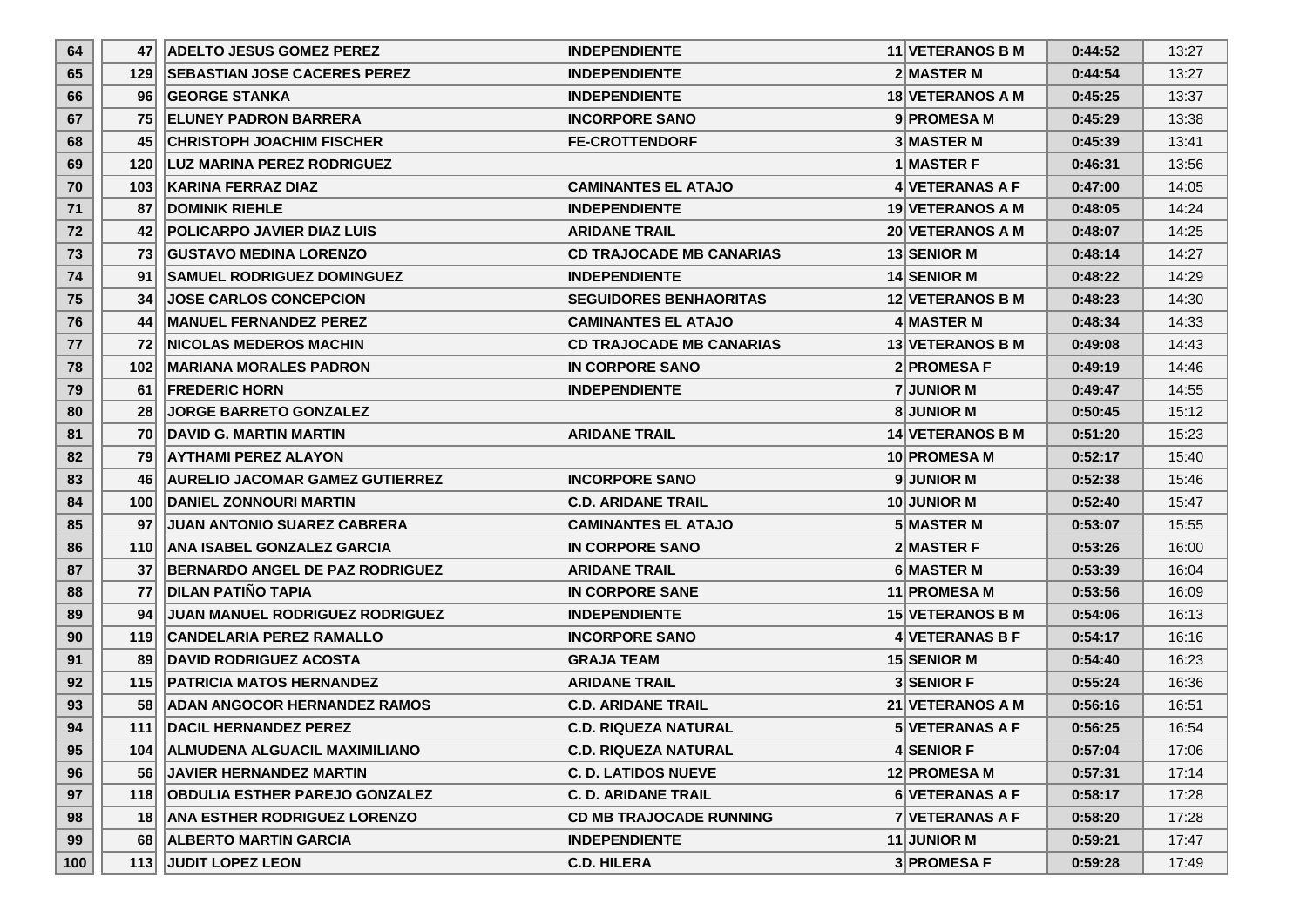| 101 | 106             | <b>EVA DELGADO PEREZ</b>              | <b>INDEPENDIENTE</b>          | <b>5 SENIOR F</b>       | 1:00:41 | 18:11 |
|-----|-----------------|---------------------------------------|-------------------------------|-------------------------|---------|-------|
| 102 | 93              | <b>IJEREMY RODRIGUEZ MONSEGUIZ</b>    | <b>ARIDANE TRAIL</b>          | <b>13 PROMESA M</b>     | 1:00:43 | 18:11 |
| 103 | 121             | <b>IMERCEDES REMEDIOS PEREZ</b>       | <b>CAMINANTES EL ATAJO</b>    | <b>3 MASTER F</b>       | 1:03:31 | 19:02 |
| 104 | 30 <sup>1</sup> | <b>ALEJANDRO MANUEL BRAVO SICILIA</b> | <b>SEGUIDORES BENHAORITAS</b> | <b>16 VETERANOS B M</b> | 1:03:44 | 19:06 |
| 105 | 109             | <b>LUANA GAMEZ GUTIERREZ</b>          | <b>INCORPORE SANO</b>         | <b>1 JUNIOR F</b>       | 1:05:51 | 19:43 |
| 106 | 128             | <b>ENEDINA MODESTA PEREZ CACERES</b>  | <b>C.M LAURISILVA</b>         | 4 MASTER F              | 1:06:05 | 19:48 |
| 107 | 108             | <b>CRISTINA GAMEZ GUTIERREZ</b>       | <b>INCORPORE SANO</b>         | <b>2 JUNIOR F</b>       | 1:11:10 | 21:19 |
| 108 | 125             | <b>LORENA VENTURA PEREZ</b>           | <b>C.D. HILERA</b>            | 4 PROMESA F             | 1:11:16 | 21:21 |
| 109 | 122             | <b>LIDIA RETES SAN JUAN</b>           | <b>INCORPORE SANO</b>         | <b>3 JUNIOR F</b>       | 1:11:20 | 21:22 |
| 110 | 80              | <b>ARTURO PEREZ FERRAZ</b>            | <b>CAMINANTES EL ATAJO</b>    | <b>7 MASTER M</b>       | 1:20:09 | 24.01 |
| 111 | 123             | <b>MARIA ROSA RODRIGUEZ RODRIGUEZ</b> | <b>CAMINANTES EL ATAJO</b>    | <b>5 VETERANAS B F</b>  | 1:22:26 | 24.42 |
| 112 | 92 <sub>1</sub> | <b>JOSE MIGUEL ACOSTA HERNANDEZ</b>   |                               | <b>8 MASTER M</b>       | 1:34:58 | 28.27 |

|              | <b>CLASIFICACIÓN CATEGORÍAS</b> |                                 |                       |                   |             |            |  |
|--------------|---------------------------------|---------------------------------|-----------------------|-------------------|-------------|------------|--|
|              | <b>JUNIOR FEM</b>               |                                 |                       |                   |             |            |  |
| <b>PTO</b>   |                                 | DORSAL NOMBRE                   | <b>CLUB</b>           | <b>CATEGORIA</b>  | <b>META</b> | MEDIA KM I |  |
|              | 109                             | <b>LUANA GAMEZ GUTIERREZ</b>    | <b>INCORPORE SANO</b> | <b>I JUNIOR F</b> | 1:05:51     | 19:43:00   |  |
| $\mathbf{2}$ | 108                             | <b>CRISTINA GAMEZ GUTIERREZ</b> | <b>INCORPORE SANO</b> | <b>2 JUNIOR F</b> | 1:11:10     | 21:19:00   |  |
|              | 122                             | <b>LIDIA RETES SAN JUAN</b>     | <b>INCORPORE SANO</b> | <b>3 JUNIOR F</b> | 1:11:20     | 21:22:00   |  |

|                | <b>JUNIOR MAS</b> |                                        |                           |                    |             |                 |  |
|----------------|-------------------|----------------------------------------|---------------------------|--------------------|-------------|-----------------|--|
| <b>PTO</b>     | DORSAL            | <b>NOMBRE</b>                          | <b>CLUB</b>               | <b>CATEGORÍA</b>   | <b>META</b> | <b>MEDIA KM</b> |  |
|                | 33 <sup>1</sup>   | <b>FRANCISCO CASTILLO SASTRE</b>       | <b>CD HILERA</b>          | <b>1 JUNIOR M</b>  | 0:32:34     | 09:46:00        |  |
| $\overline{2}$ | 62                | <b>IMATIAS HUERTAS LOPEZ</b>           | <b>C.D. HILERA</b>        | <b>2 JUNIOR M</b>  | 0:32:42     | 09:48:00        |  |
| 3              | 29                | <b>EDER BARRETO MARTIN</b>             | <b>INDEPENDIENTE</b>      | <b>3 JUNIOR M</b>  | 0:41:25     | 12:25:00        |  |
| 4              | 55                | <b>AITAMI HERNANDEZ HERNANDEZ</b>      |                           | 4 JUNIOR M         | 0:42:40     | 12:47:00        |  |
| 5              | 36 <sup>2</sup>   | <b>PABLO DE PAZ PEREZ</b>              | <b>ARIDANE TRAIL</b>      | <b>5 JUNIOR M</b>  | 0:42:51     | 12:50:00        |  |
| 6              | 76                | <b>JEANLUY PADRON GONZALEZ</b>         | <b>INCORPORE SANO</b>     | <b>6 JUNIOR M</b>  | 0:43:49     | 13:08:00        |  |
| $\overline{7}$ | 61                | <b>FREDERIC HORN</b>                   | <b>INDEPENDIENTE</b>      | <b>7 JUNIOR M</b>  | 0:49:47     | 14:55:00        |  |
| 8              | 28                | <b>JORGE BARRETO GONZALEZ</b>          |                           | <b>8 JUNIOR M</b>  | 0:50:45     | 15:12:00        |  |
| 9              | 46                | <b>AURELIO JACOMAR GAMEZ GUTIERREZ</b> | <b>INCORPORE SANO</b>     | 9 JUNIOR M         | 0:52:38     | 15:46:00        |  |
| 10             | 100               | <b>DANIEL ZONNOURI MARTIN</b>          | <b>C.D. ARIDANE TRAIL</b> | 10 JUNIOR M        | 0:52:40     | 15:47:00        |  |
| 11             | 68                | <b>ALBERTO MARTIN GARCIA</b>           | <b>INDEPENDIENTE</b>      | <b>11 JUNIOR M</b> | 0:59:21     | 17:47:00        |  |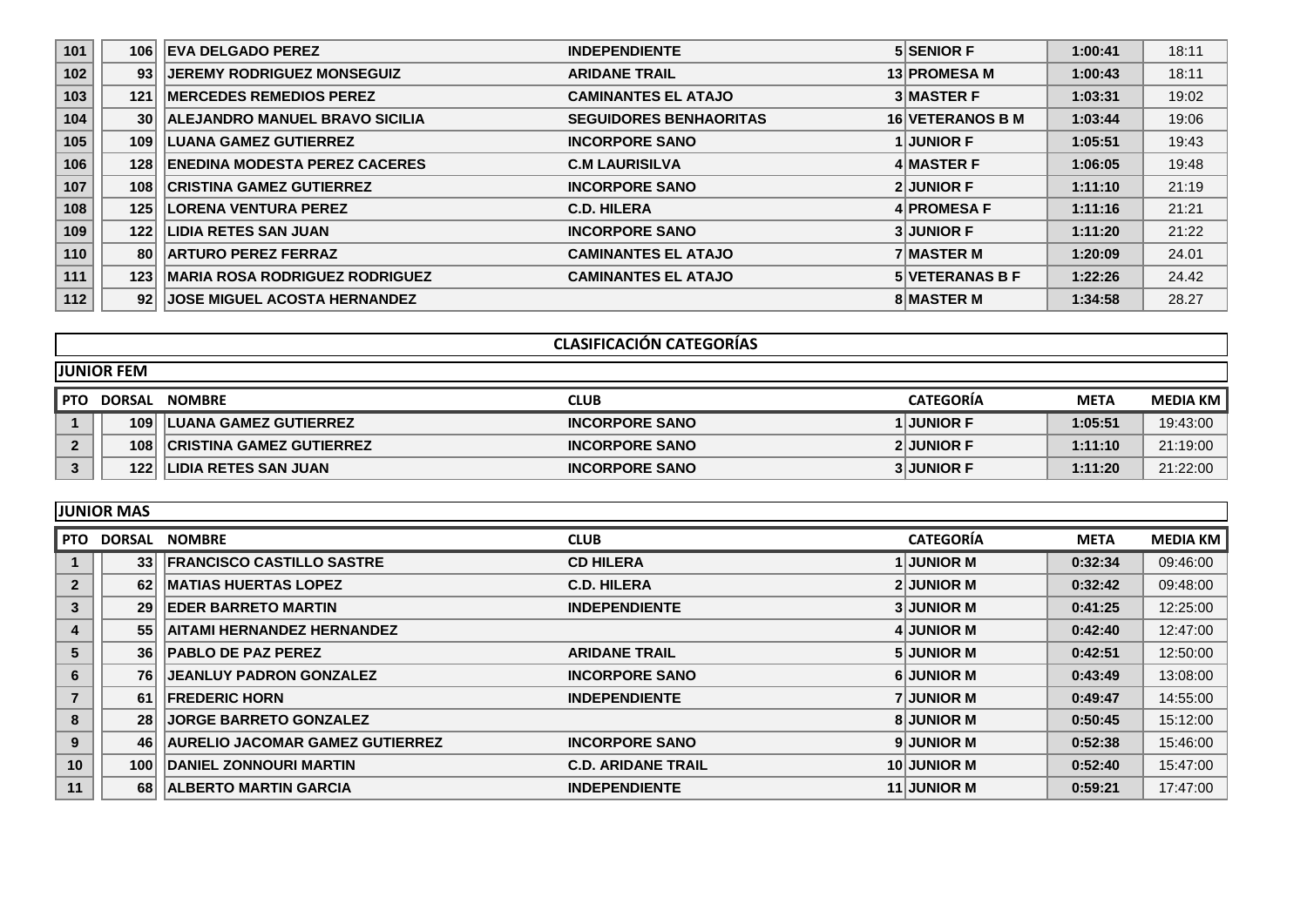| IPROMESA FEM |     |                                |                       |                    |             |            |
|--------------|-----|--------------------------------|-----------------------|--------------------|-------------|------------|
| <b>PTO</b>   |     | DORSAL NOMBRE                  | <b>CLUB</b>           | <b>CATEGORIA</b>   | <b>META</b> | MEDIA KM I |
|              | 21  | <b>IYENNFER CAMACHO TOLEDO</b> | <b>GARAFIAVENTURA</b> | 1 PROMESA F        | 0:37:52     | 11:21:00   |
| 2            | 102 | <b>IMARIANA MORALES PADRON</b> | IN CORPORE SANO       | 2 PROMESA F        | 0:49:19     | 14:46:00   |
|              | 113 | <b>HJUDIT LOPEZ LEON</b>       | <b>C.D. HILERA</b>    | <b>3 PROMESA F</b> | 0:59:28     | 17:49:00   |
|              | 125 | <b>LORENA VENTURA PEREZ</b>    | <b>C.D. HILERA</b>    | 4 PROMESA F        | 1:11:16     | 21:21:00   |

|                | <b>PROMESA MAS</b> |                                     |                            |                     |             |                 |
|----------------|--------------------|-------------------------------------|----------------------------|---------------------|-------------|-----------------|
| PTO.           | <b>DORSAL</b>      | <b>NOMBRE</b>                       | PTO CAT<br><b>CLUB</b>     | <b>CATEGORIA</b>    | <b>META</b> | <b>MEDIA KM</b> |
|                | 24 <sup>1</sup>    | <b>IMARCO RODRIGUEZ GARCIA</b>      | <b>C.D. HILERA</b>         | <b>1 PROMESA M</b>  | 0:26:44     | 08:01:00        |
| $\overline{2}$ |                    | YONET GONZALEZ RAMOS                | <b>C.D. HILERA</b>         | 2 PROMESA M         | 0:29:05     | 08:43:00        |
| 3              | 48                 | <b>KEVIN GONZALEZ BERMEJO</b>       | <b>GARAFIAVENTURA</b>      | <b>3 PROMESA M</b>  | 0:30:57     | 09:17:00        |
| 4              | 63                 | <b>PABLO KAMM</b>                   | <b>INCORPORE SANO</b>      | 4 PROMESA M         | 0:33:11     | 09:57:00        |
| 5              | 95                 | <b>DANIEL SANCHEZ CASTAÑEDA</b>     | <b>INCORPORE SANO</b>      | <b>5 PROMESA M</b>  | 0:36:57     | 11:05:00        |
| 6              | 99                 | <b>ALEXIS TAPIA VERA</b>            | <b>INCORPORE SANO</b>      | 6 PROMESA M         | 0:39:40     | 11:53:00        |
| $\overline{7}$ | 35                 | <b>JOSE MIGUEL CORRALES MELILLO</b> | <b>ARIDANE TRAIL</b>       | <b>7 PROMESA M</b>  | 0:40:58     | 12:16:00        |
| 8              | 59                 | <b>DANIEL HERNANDEZ RODRIGUEZ</b>   | <b>ARIDANE TRAIL</b>       | <b>8 PROMESA M</b>  | 0:42:32     | 12:45:00        |
| 9              | 75                 | <b>ELUNEY PADRON BARRERA</b>        | <b>INCORPORE SANO</b>      | 9 PROMESA M         | 0:45:29     | 13:38:00        |
| 10             | 79                 | <b>AYTHAMI PEREZ ALAYON</b>         |                            | 10 PROMESA M        | 0:52:17     | 15:40:00        |
| 11             | 77                 | <b>DILAN PATIÑO TAPIA</b>           | <b>IN CORPORE SANE</b>     | 11 PROMESA M        | 0:53:56     | 16:09:00        |
| 12             | 56                 | <b>JAVIER HERNANDEZ MARTIN</b>      | <b>C. D. LATIDOS NUEVE</b> | 12 PROMESA M        | 0:57:31     | 17:14:00        |
| 13             | 93                 | <b>JEREMY RODRIGUEZ MONSEGUIZ</b>   | <b>ARIDANE TRAIL</b>       | <b>13 PROMESA M</b> | 1:00:43     | 18:11:00        |

|              | <b>ISENIOR FEM</b> |                                      |                             |                   |             |                 |  |
|--------------|--------------------|--------------------------------------|-----------------------------|-------------------|-------------|-----------------|--|
| l PTO        | <b>DORSAL</b>      | <b>NOMBRE</b>                        | <b>CLUB</b>                 | <b>CATEGORIA</b>  | <b>META</b> | <b>MEDIA KM</b> |  |
|              |                    | 117 PAULA TERESA MONTES REINHARDT    | <b>VEREDAS ATAURO</b>       | <b>1 SENIOR F</b> | 0:40:55     | 12:16:00        |  |
| $\mathbf{2}$ |                    | 112 ELENA LOPEZ HERNANDEZ            | <b>C.D. HILERA</b>          | 2 SENIOR F        | 0:43:51     | 13:08:00        |  |
| 3            |                    | <b>115 PATRICIA MATOS HERNANDEZ</b>  | <b>ARIDANE TRAIL</b>        | <b>3 SENIOR F</b> | 0:55:24     | 16:36:00        |  |
| 4            | 104                | <b>ALMUDENA ALGUACIL MAXIMILIANO</b> | <b>C.D. RIQUEZA NATURAL</b> | 4 SENIOR F        | 0:57:04     | 17:06:00        |  |
|              | 106                | <b>LEVA DELGADO PEREZ</b>            | <b>INDEPENDIENTE</b>        | <b>5 SENIOR F</b> | 1:00:41     | 18:11:00        |  |

|        | <b>ISENIOR MAS</b> |                                    |                         |                   |             |                 |  |
|--------|--------------------|------------------------------------|-------------------------|-------------------|-------------|-----------------|--|
| l PTO. | <b>DORSAL</b>      | <b>NOMBRE</b>                      | CLUB                    | <b>CATEGORIA</b>  | <b>META</b> | <b>MEDIA KM</b> |  |
|        | $\mathbf{Q}$       | <b>ALEKSANDR KIRZHAEV</b>          | <b>GARAFIA INFINITA</b> | <b>1 SENIOR M</b> | 0:28:09     | 08:26:00        |  |
|        |                    | <b>JOSUE MARTIN ARROCHA</b>        | <b>CLUB HILERA</b>      | 2 SENIOR M        | 0:29:45     | 08:55:00        |  |
|        |                    | <b>12 AGUSTIN PERERA RODRIGUEZ</b> | <b>TIJA BIKE</b>        | <b>3 SENIOR M</b> | 0:32:54     | 09:52:00        |  |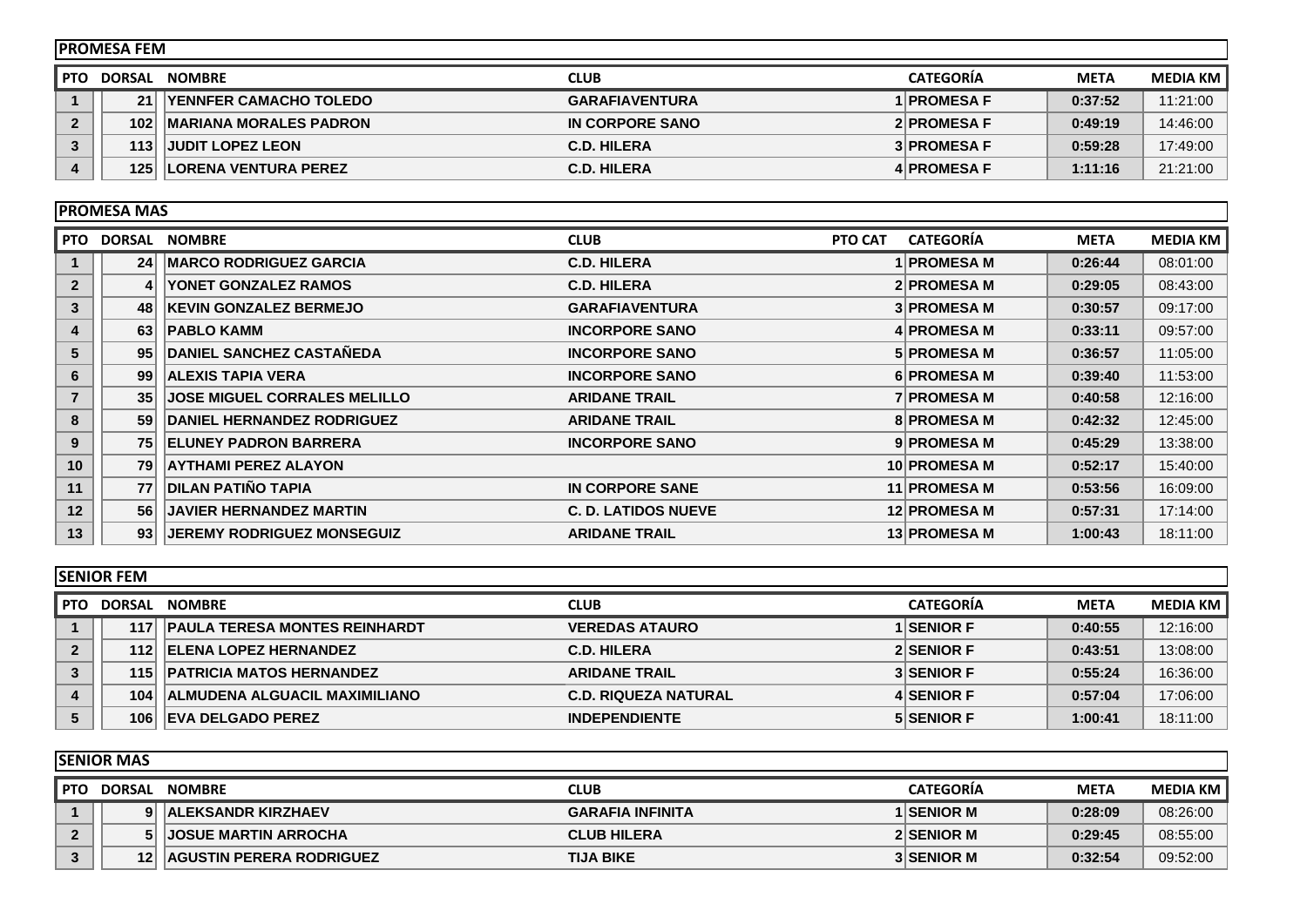| 4  | 22 <sup>1</sup> | <b>OMAR MARTIN DIAZ</b>            | <b>ARIDANE TRAIL</b>            | 4 SENIOR M         | 0:32:57 | 09:52:00 |
|----|-----------------|------------------------------------|---------------------------------|--------------------|---------|----------|
| 5  | 74              | <b>IVAN MOLINERO ROLDAN</b>        | <b>C.D. HILERA</b>              | 5 SENIOR M         | 0:33:06 | 09:55:00 |
| 6  | 90 <sub>1</sub> | DANIEL ISAAC RODRIGUEZ DE PAZ      | <b>ARIDANE TRAIL</b>            | <b>6 SENIOR M</b>  | 0:35:08 | 10:32:00 |
|    | 26              | <b>KEVIN ARMAS CARBALLO</b>        | <b>C.D. HILERA</b>              | <b>7 SENIOR M</b>  | 0:35:27 | 10:38:00 |
| 8  | 67              | <b>RODIN MARTIN CASTAÑO</b>        | <b>INDEPENDIENTE</b>            | <b>8 SENIOR M</b>  | 0:35:50 | 10:44:00 |
| 9  | 82              | <b>SAUL PEREZ HERNANDEZ</b>        | <b>INDEPENDIENTE</b>            | 9 SENIOR M         | 0:36:07 | 10:49:00 |
| 10 | 32              | <b>RAYCO CACERES PEREZ</b>         | <b>CD MB TRAJOCADE RUNNING</b>  | 10 SENIOR M        | 0:38:13 | 11:27:00 |
| 11 | 40              | <b>ALEJANDRO DIAZ CAMACHO</b>      | <b>INDEPENDIENTE</b>            | <b>11 SENIOR M</b> | 0:40:43 | 12:12:00 |
| 12 | 31              | <b>RICHARD EDUARDO BRITO DURAN</b> | <b>C.D. HILERA</b>              | 12 SENIOR M        | 0:43:20 | 12:59:00 |
| 13 | 73              | <b>GUSTAVO MEDINA LORENZO</b>      | <b>CD TRAJOCADE MB CANARIAS</b> | <b>13 SENIOR M</b> | 0:48:14 | 14:27:00 |
| 14 | 91              | <b>SAMUEL RODRIGUEZ DOMINGUEZ</b>  | <b>INDEPENDIENTE</b>            | <b>14 SENIOR M</b> | 0:48:22 | 14:29:00 |
| 15 | 89              | <b>DAVID RODRIGUEZ ACOSTA</b>      | <b>GRAJA TEAM</b>               | <b>15 SENIOR M</b> | 0:54:40 | 16:23:00 |

| <b>VETERANAS A FEM</b> |
|------------------------|
|------------------------|

|                | $V$ LILIVAIVAJA ILIVI |                                       |                                |                        |             |                 |  |  |
|----------------|-----------------------|---------------------------------------|--------------------------------|------------------------|-------------|-----------------|--|--|
| <b>PTO</b>     | DORSAL                | <b>NOMBRE</b>                         | <b>CLUB</b>                    | <b>CATEGORIA</b>       | <b>META</b> | <b>MEDIA KM</b> |  |  |
|                | 16 I                  | NURIA MUÑOZ MALAGON                   | C. M. EL JABLE                 | 1   VETERANAS A F      | 0:36:12     | 10:51:00        |  |  |
| $\overline{2}$ | 107                   | <b>ELISABETH DINTER</b>               | <b>INDEPENDIENTE</b>           | 2 VETERANAS A F        | 0:40:06     | 12:01:00        |  |  |
| 3              | 20 <sup>1</sup>       | <b>MARIA DEL MAR CAMARERO PINTO</b>   | <b>MAP TRAIL ESPACIOSALUD</b>  | <b>3 VETERANAS A F</b> | 0:42:17     | 12:40:00        |  |  |
|                | 103                   | KARINA FERRAZ DIAZ                    | <b>CAMINANTES EL ATAJO</b>     | 4 VETERANAS A F        | 0:47:00     | 14:05:00        |  |  |
| 5              | 111                   | <b>DACIL HERNANDEZ PEREZ</b>          | <b>C.D. RIQUEZA NATURAL</b>    | <b>5 VETERANAS A F</b> | 0:56:25     | 16:54:00        |  |  |
| 6              | 118                   | <b>OBDULIA ESTHER PAREJO GONZALEZ</b> | <b>C. D. ARIDANE TRAIL</b>     | 6 VETERANAS A F        | 0:58:17     | 17:28:00        |  |  |
|                | 181                   | <b>ANA ESTHER RODRIGUEZ LORENZO</b>   | <b>CD MB TRAJOCADE RUNNING</b> | <b>7 VETERANAS A F</b> | 0:58:20     | 17:28:00        |  |  |

|                | <b>IVETERANOS A MAS</b> |                                              |                               |                         |             |                 |  |  |
|----------------|-------------------------|----------------------------------------------|-------------------------------|-------------------------|-------------|-----------------|--|--|
|                | <b>IPTO DORSAL</b>      | <b>NOMBRE</b>                                | <b>CLUB</b>                   | <b>CATEGORÍA</b>        | <b>META</b> | <b>MEDIA KM</b> |  |  |
|                | 31                      | <b>FRANCISCO SANTANA MORALES</b>             | <b>MAP TRAIL ESPACIOSALUD</b> | <b>VETERANOS A M</b>    | 0:28:27     | 08:31:00        |  |  |
| $\overline{2}$ | 10 <sup>1</sup>         | <b>JONATAN JAIRO PONCE DE LEON HERNANDEZ</b> | <b>INDEPENDIENTE</b>          | 2 VETERANOS A M         | 0:29:08     | 08:44:00        |  |  |
| 3              |                         | <b>IMIGUEL ANGEL PEREZ PEREZ</b>             | <b>MAP TRAIL ESPACIOSALUD</b> | <b>3 VETERANOS A M</b>  | 0:29:36     | 08:52:00        |  |  |
|                | 11                      | <b>LUTZARDO LEON CONCEPCION</b>              | <b>ARGUAL RUNNING</b>         | 4 VETERANOS A M         | 0:29:45     | 08:55:00        |  |  |
| 5              | 13                      | <b>CRISTO JONAS PEREZ CACERES</b>            | <b>GARAFIA INFINITA</b>       | <b>5 VETERANOS A M</b>  | 0:31:18     | 09:23:00        |  |  |
| 6              |                         | <b>EDGAR ALEJANDRO FREIVALDS TRUJILLO</b>    | <b>CD FUERTETRAIL</b>         | 6 VETERANOS A M         | 0:31:27     | 09:26:00        |  |  |
|                | 86                      | <b>IJESUS ALBERTO PEREZ RODRIGUEZ</b>        | <b>GRAJA TEAM</b>             | <b>7 VETERANOS A M</b>  | 0:34:33     | 10:21:00        |  |  |
| 8              | 101                     | <b>IIVAN MARTIN BARRIOS</b>                  | <b>C. ATLETISMO TRECUS</b>    | <b>8 VETERANOS A M</b>  | 0:36:00     | 10:47:00        |  |  |
| 9              | 39                      | <b>JESUS ALBERTO DELGADO RODRIGUEZ</b>       | <b>C.D. HILERA</b>            | 9 VETERANOS A M         | 0:36:52     | 11:03:00        |  |  |
| 10             | 25                      | ∣MIGUEL ACOSTA MORIN                         | <b>PALIBA</b>                 | <b>10 VETERANOS A M</b> | 0:37:33     | 11:15:00        |  |  |
| 11             | 98                      | <b>ROBERTO TALAVERA NARANJO</b>              | <b>VEREDAS A TAURO</b>        | <b>11 VETERANOS A M</b> | 0:39:00     | 11:41:00        |  |  |
| 12             | 38                      | <b>JOSE ANTONIO DELGADO RODRIGUEZ</b>        | <b>C.D. HILERA</b>            | <b>12 VETERANOS A M</b> | 0:39:32     | 11:51:00        |  |  |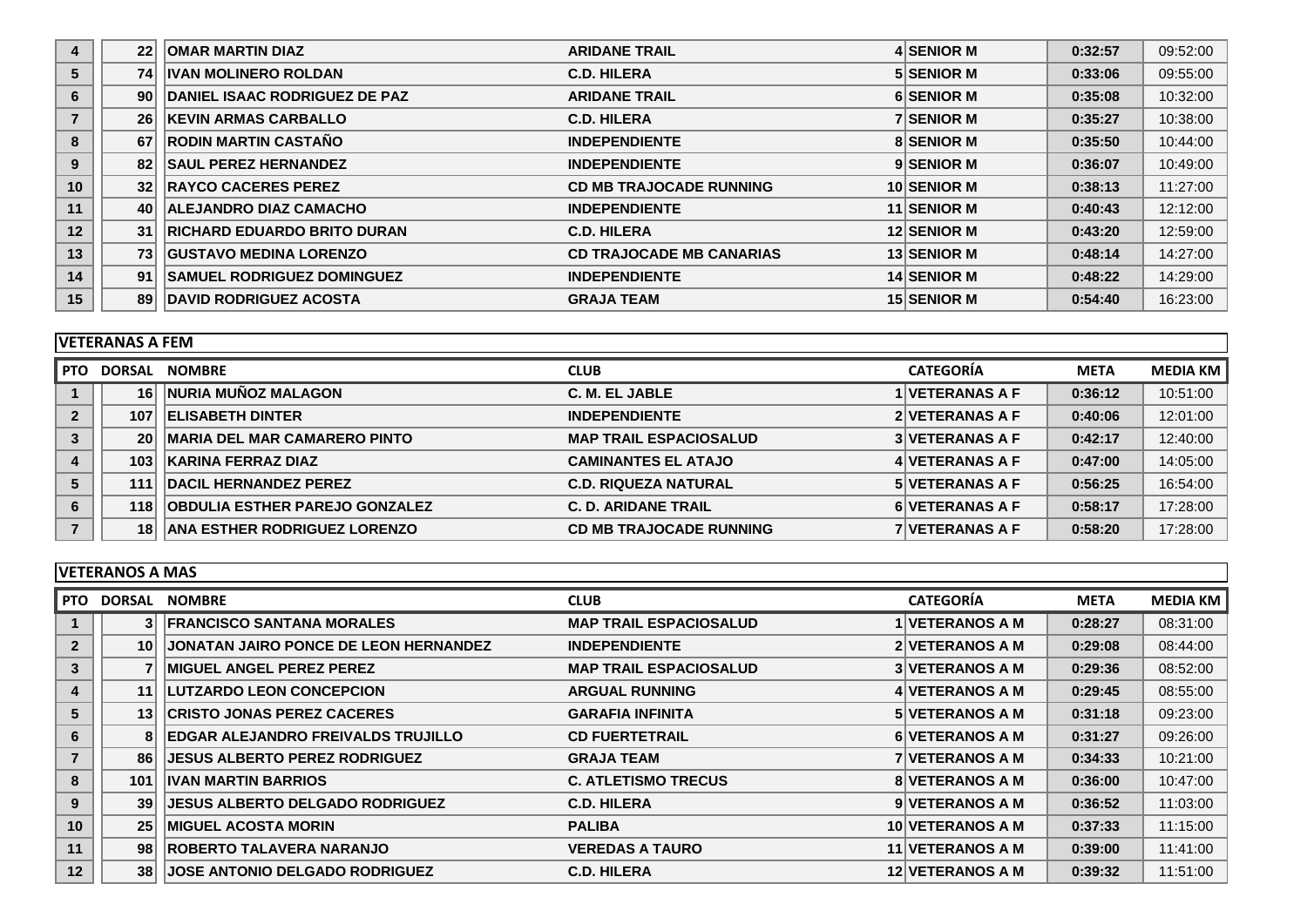| 13 | 23 <sup>1</sup> | <b>JOSE MANUEL ABREU PEREZ</b>         | <b>CABRA TRAIL</b>              | 13 VETERANOS A M        | 0:41:07 | 12:19:00 |
|----|-----------------|----------------------------------------|---------------------------------|-------------------------|---------|----------|
| 14 | 66 l            | <b>FRANCISCO JAVIER MARTIN CASTAÑO</b> | <b>ARIDANE TRAIL</b>            | <b>14 VETERANOS A M</b> | 0:41:38 | 12:29:00 |
| 15 | 64              | <b>RENE MACHIN MARTIN</b>              | <b>RIQUEZA NATURAL</b>          | <b>15 VETERANOS A M</b> | 0:41:54 | 12:33:00 |
| 16 | 53              | <b>JUAN JOSE HERNANDEZ BAREA</b>       | <b>INDEPENDIENTE</b>            | <b>16 VETERANOS A M</b> | 0:43:32 | 13:03:00 |
| 17 | 50 <sub>l</sub> | <b>GEOVANNY HENRIQUEZ PEREZ</b>        | <b>CD TRAJOCADE MB CANARIAS</b> | 17 VETERANOS A M        | 0:43:37 | 13:04:00 |
| 18 | 96 <sup>1</sup> | <b>GEORGE STANKA</b>                   | <b>INDEPENDIENTE</b>            | <b>18 VETERANOS A M</b> | 0:45:25 | 13:37:00 |
| 19 | 87              | <b>DOMINIK RIEHLE</b>                  | <b>INDEPENDIENTE</b>            | <b>19 VETERANOS A M</b> | 0:48:05 | 14:24:00 |
| 20 | 42              | <b>POLICARPO JAVIER DIAZ LUIS</b>      | <b>ARIDANE TRAIL</b>            | <b>20 VETERANOS A M</b> | 0:48:07 | 14:25:00 |
| 21 | 58              | <b>ADAN ANGOCOR HERNANDEZ RAMOS</b>    | <b>C.D. ARIDANE TRAIL</b>       | 21 VETERANOS A M        | 0:56:16 | 16:51:00 |

|        | l VETERANAS B FEM |                                        |                            |                         |             |            |  |  |
|--------|-------------------|----------------------------------------|----------------------------|-------------------------|-------------|------------|--|--|
| l PTO. | DORSAL            | <b>NOMBRE</b>                          | <b>CLUB</b>                | <b>CATEGORÍA</b>        | <b>META</b> | MEDIA KM I |  |  |
|        |                   | <b>AURELIA PEREZ FRINZINE</b>          | <b>TRECUS LA PALMA</b>     | <b>I IVETERANAS B F</b> | 0:36:58     | 11.05      |  |  |
|        | 19                | <b>PILI FEBLES</b>                     | <b>INCORPORE SANO</b>      | 2 VETERANAS B F         | 0:39:12     | 11.45      |  |  |
|        | 116               | <b>IMONTSERRAT MIR PORCEL</b>          | <b>C.D. ARIDANE TRAIL</b>  | <b>3 VETERANAS B F</b>  | 0:44:45     | 13.24      |  |  |
|        | 1191              | <b>CANDELARIA PEREZ RAMALLO</b>        | <b>INCORPORE SANO</b>      | 4 VETERANAS B F         | 0:54:17     | 16.16      |  |  |
|        | 123 <sub>1</sub>  | <b>IMARIA ROSA RODRIGUEZ RODRIGUEZ</b> | <b>CAMINANTES EL ATAJO</b> | <b>5 VETERANAS B F</b>  | 1:22:26     | 24.42      |  |  |

## **VETERANOS B MAS**

| <b>PTO</b>     | <b>DORSAL</b>   | <b>NOMBRE</b>                          | <b>CLUB</b>                            | <b>CATEGORÍA</b>        | <b>META</b> | <b>MEDIA KM</b> |
|----------------|-----------------|----------------------------------------|----------------------------------------|-------------------------|-------------|-----------------|
|                | 14              | <b>EDUARDO RODRIGUEZ PIÑERO</b>        | <b>RIVEROL RUNNING PRINCESS HOTEL!</b> | <b>VETERANOS B M</b>    | 0:30:15     | 09:04:00        |
| $\overline{2}$ | 60 <sub>1</sub> | <b>FERMIN HERNANDEZ RODRIGUEZ</b>      | <b>PALO VIRADO</b>                     | <b>2 VETERANOS B M</b>  | 0:30:52     | 09:15:00        |
| 3              | 85              | <b>JOSE JUAN PEREZ MARTIN</b>          | <b>ARIDANE TRAIL</b>                   | <b>3 VETERANOS B M</b>  | 0:33:56     | 10:10:00        |
| 4              |                 | <b>JAIME J. GOMEZ CACERES</b>          | 7 RAID                                 | 4 VETERANOS B M         | 0:34:57     | 10:28:00        |
| 5              | 65              | <b>PEDRO ANTONIO MARTIN BRITO</b>      | <b>INDEPENDIENTE</b>                   | <b>5 VETERANOS B M</b>  | 0:36:48     | 11:02:00        |
| 6              | 52              | <b>JOSE ALEXIS HERNANDEZ ALONSO</b>    | <b>FUENKATRAIL</b>                     | 6 VETERANOS B M         | 0:40:40     | 12:11:00        |
| $\overline{7}$ | 84              | <b>ANTONIO MIGUEL PEREZ MARTIN</b>     |                                        | <b>7 VETERANOS B M</b>  | 0:42:53     | 12:51:00        |
| 8              | 27              | <b>ANTONIO MANUEL ARROCHA NEGRIN</b>   | <b>TRECUS LA PALMA</b>                 | <b>8 VETERANOS B M</b>  | 0:42:55     | 12:52:00        |
| 9              | 71              | <b>PEDRO JAVIER MARTIN PEREZ</b>       |                                        | 9 VETERANOS B M         | 0:42:57     | 12:52:00        |
| 10             | 126             | <b>JUAN ENRIQUE LEAL RODRIGUEZ</b>     | <b>ARIDANE TRAIL</b>                   | 10 VETERANOS B M        | 0:43:34     | 13:03:00        |
| 11             | 47              | <b>ADELTO JESUS GOMEZ PEREZ</b>        | <b>INDEPENDIENTE</b>                   | <b>11 VETERANOS B M</b> | 0:44:52     | 13:27:00        |
| 12             | 34              | <b>JOSE CARLOS CONCEPCION</b>          | <b>SEGUIDORES BENHAORITAS</b>          | <b>12 VETERANOS B M</b> | 0:48:23     | 14:30:00        |
| 13             | 72              | <b>INICOLAS MEDEROS MACHIN</b>         | <b>CD TRAJOCADE MB CANARIAS</b>        | <b>13 VETERANOS B M</b> | 0:49:08     | 14:43:00        |
| 14             | 70              | <b>DAVID G. MARTIN MARTIN</b>          | <b>ARIDANE TRAIL</b>                   | <b>14 VETERANOS B M</b> | 0:51:20     | 15:23:00        |
| 15             | 94              | <b>JUAN MANUEL RODRIGUEZ RODRIGUEZ</b> | <b>INDEPENDIENTE</b>                   | <b>15 VETERANOS B M</b> | 0:54:06     | 16:13:00        |
| 16             | 30 <sub>l</sub> | <b>ALEJANDRO MANUEL BRAVO SICILIA</b>  | <b>SEGUIDORES BENHAORITAS</b>          | 16 VETERANOS B M        | 1:03:44     | 19:06:00        |